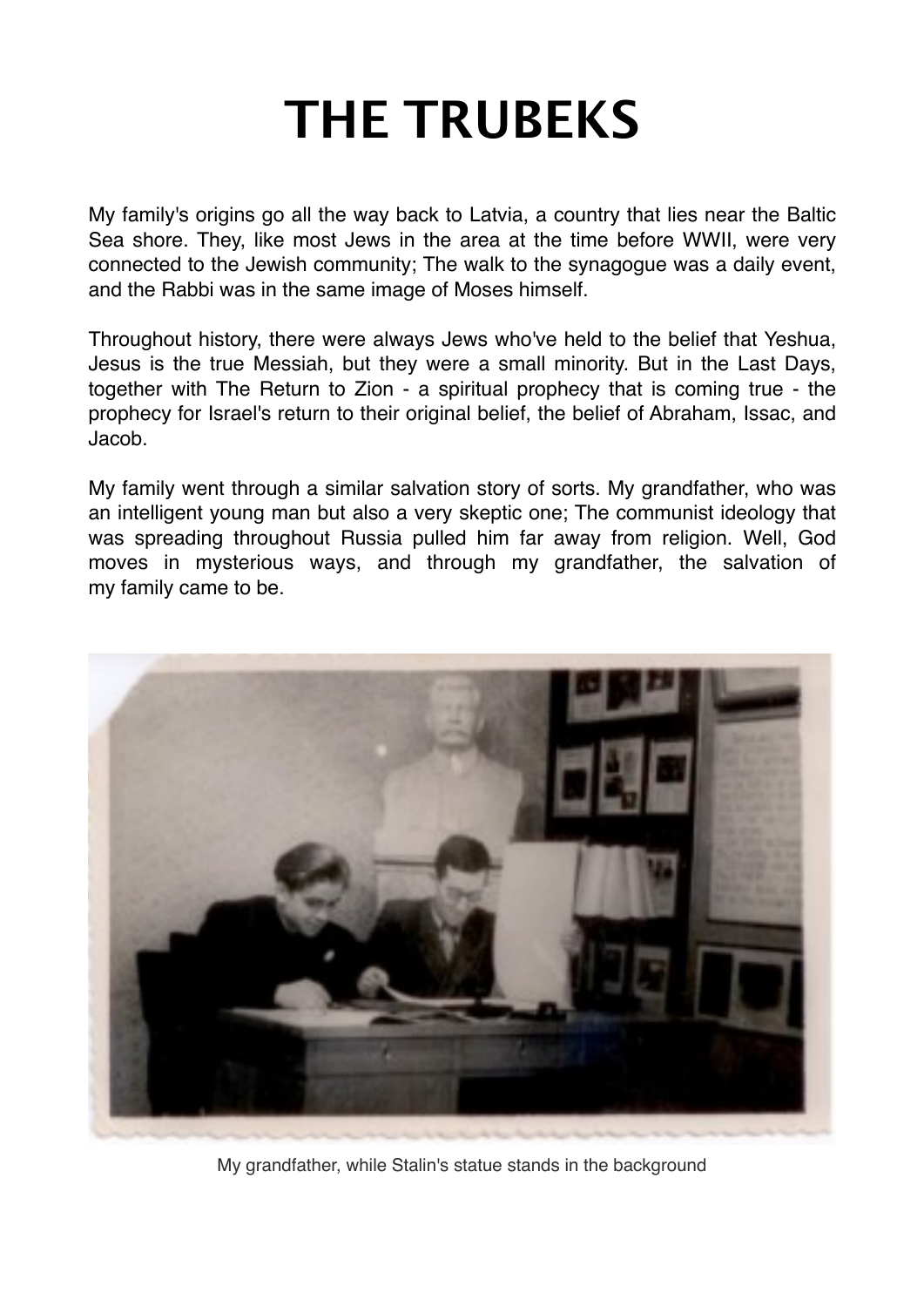#### **THE SECOND WORLD WAR**

*From The Eyes Of My Grandfather*

In 1941, when the Wehrmacht soldiers came closer to the Baltic's borders, the Jews, with their basic instinct to flee, ended up actually persuaded to stay in light of the voices and promises of the religious leadership, promising them that God watches over those who keep the commandments.

My grandfather, on the other hand, because of his skeptical view of the religious leadership of that time, was not convinced. He decided not to sit still and to enroll to the Red Army in Russia that was close by. When the Germans finally surrendered, my grandfather came back to his homeland (Latvia) only to find his own family murdered by the Nazis,

#### **THE FIRST BELIEVERS**

There are a few things to point out before we continue the story;

Two thousand years ago the first believers were mostly Jewish, *"When they [Jacob and the elders in Jerusalem] heard this, they praised God. Then they said to Paul: "You see, brother, how many thousands of Jews have believed, and all of them are zealous for the law."* (Acts 21: 20), and if that isn't enough, Yeshua Himself sent his disciples first and foremost to the house of Israel, and only afterward to the Gentiles (Matthew 10: 6, Acts 1: 8).

But after the destruction of the Second Temple, when the faith in Yeshua had spread among the nations (who have received the gospel but didn't want to give up on many of their customs, so they tried to fit them into the faith, thus creating a new religion - which we know today as 'Christianity,') Theodosius the First declared Christianity as the official religion of the Roman Empire in 380 AD, and in 392 AD Christianity was declared as the only permitted religion.

leaving not a single soul. For him, that was the final confirmation for the lies of religion, which contributed to his decision to fight the religious institute. He wholeheartedly believed in the saying - 'Religion is like a drug to the masses.' That drove him forward to study Communism while being focused and determined more than ever.

After he finished his studies with honors, he started working for the Communist explanation alignment. Very quickly he moved up the ladder, ending up as the editor of the Communist paper and of the Communist explanation books.

It's important to know that during that time, even holding on to religious books such as the Bible and the New Testament was considered a felony, and whoever took the chance risked being imprisoned for a long time in the basements of the secret police (the KGB). The numbered religious books that were found during that time were locked tight behind the safes in the KGB offices. My grandfather, because of his job, was able to get his hands on them and even take one of these rare copies for himself, in order to study them and being able to act and provide explanations against them.

The moment that Bible entered our house, a power of awakening started surging. God had other plans.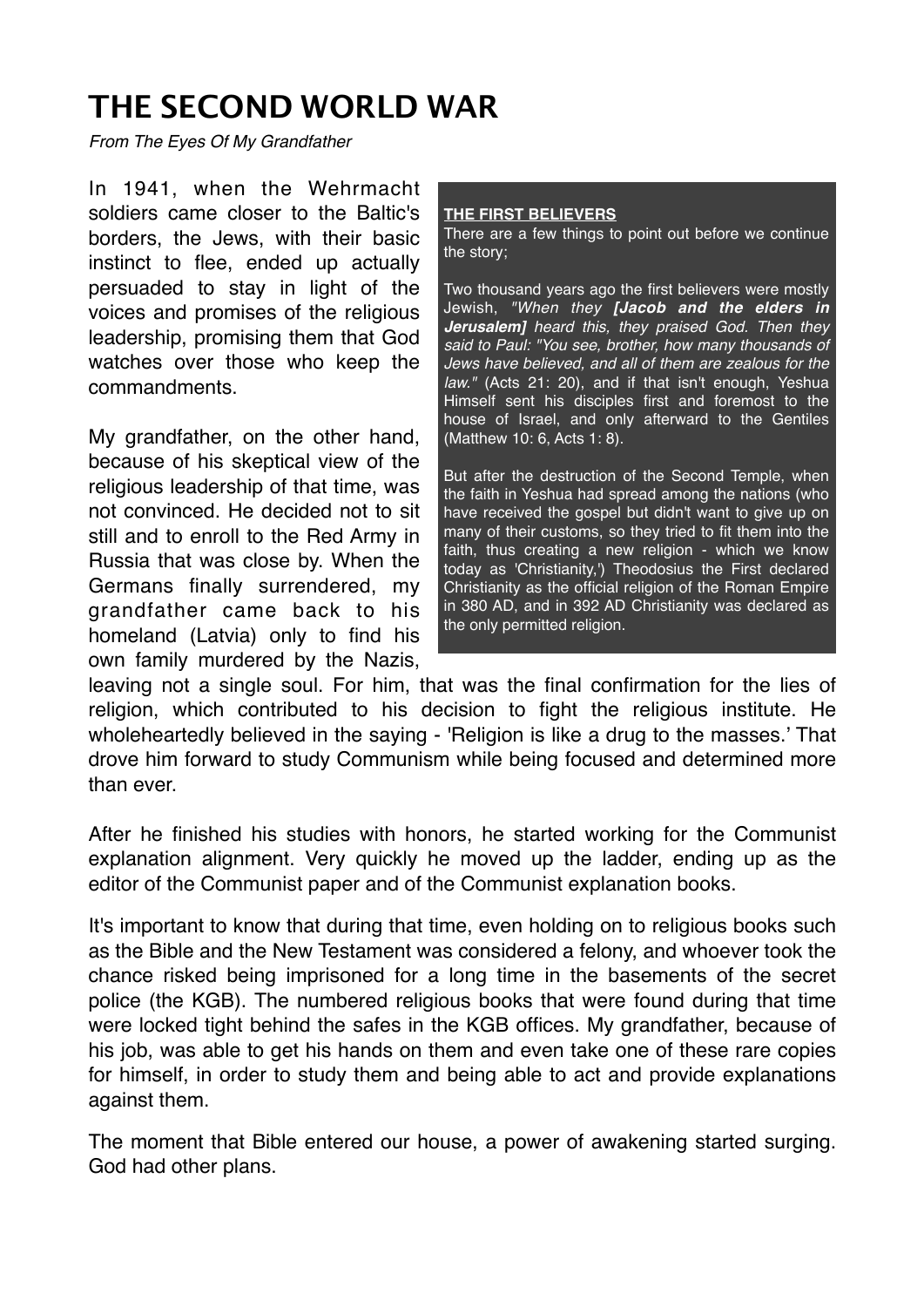### **THE STORY OF MY FATHER**

My father, a 16-year-old boy, finds the Bible and the New Testament that my grandfather possessed and starts to be interested in what's written. Very quickly he finds himself falling in love with the Bible's wisdom and the full, loving picture of Yeshua. He shares his revelation with his parents, but they were shocked and horrified, trying to talk him out of it - for we know it was dangerous to believe in God during the Communist Regime. My father, on the other hand, could not ignore the revelation he had so he continued studying the Scriptures. My father found many prophecies about the Messiah that were all fulfilled in Yeshua's life.

He knew that there had to be others who believe in God, so he started searching; Visiting synagogue in old Riga, expecting to find some guidance and answers to his questions, but during that time synagogues were more like museums rather than actual praying centers (in retrospect he found out there was actually a small Messianic community that was acting underground below the surface at a low profile).

At this stage, my father decided to widen his search to scattered Churches around





the city, but they were also as museums, just like the synagogues. Over a decade of searching, he was still the only one he knew that believed in God until a big spiritual awakening started to happen which he had anticipated for a long time!

Near the end of the '80s, right before Latvia's deceleration of independence, groups of Evangelicals started coming from around the world to share their faith and plant local Churches. My father connected with them quickly, while my mom also started to believe. My grandmother, who was far from the concept of faith, also came to faith after she started visiting believer's gatherings out of curiosity. My grandfather, on the other hand, didn't come to faith but was astounded by the believer's good heart and high moral standards and decided not to object his family's faith anymore.